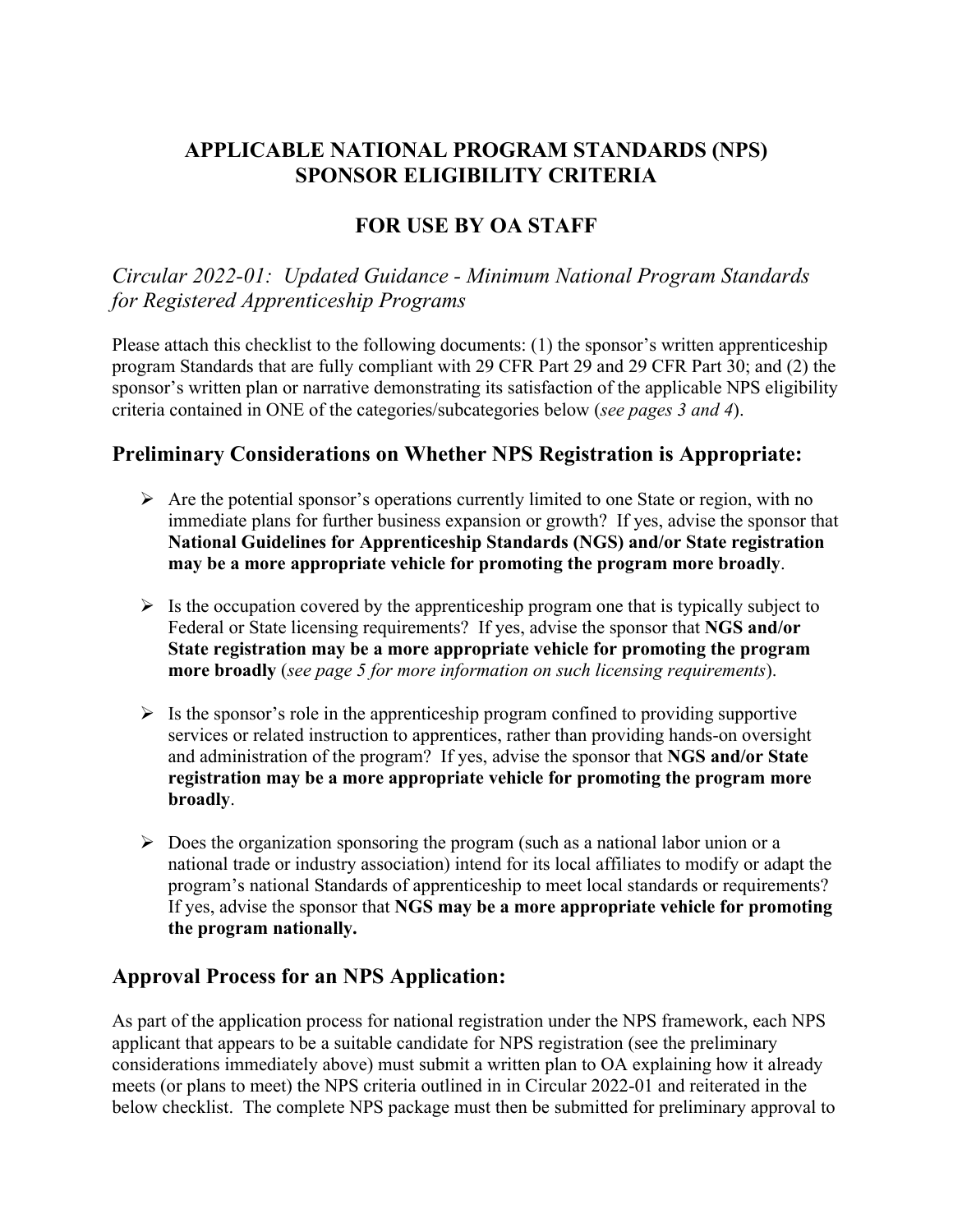the applicable OA Regional Director (RD), who will first consult with his or her fellow RDs and/or National Office staff, as appropriate, concerning the suitability of the program for NPS before making a recommendation to the OA Administrator for registration under the NPS criteria. In instances where the OA Regional office makes a recommendation for NPS, the OA Administrator will review the application and render a final determination on national registration of the program under NPS.

*Note – OA Regional Offices in discussions with Federal Agencies seeking NPS registration should consult OA National Office.*

# **Requirement for OA Staff to Review an Approved NPS Program on the Second Anniversary of its Registration to Determine if the Program Has Met its Stated Goals with Respect to Geographical Scope and the Registration of Apprentices, and its Compliance with 29 CFR Part 29 and 29 CFR Part 30:**

Potential program sponsors should be advised by front-line OA staff that all programs that are initially approved by OA for NPS status *will be reviewed by OA at two-year intervals after the initial date of registration to ensure that they continue to meet the criteria required to maintain such national status*. In particular, by the time of the second anniversary of its registration under NPS, the program must demonstrate that it has met its goals (specified in its written plan, and also detailed in the NPS criteria below) with respect to:

- (1) the geographical reach of the program (i.e., number of States and Regions covered);
- (2) the minimum number of apprentices registered by the program (at least 20); and
- (3) adherence to the requirements of 29 CFR part 29 and 29 CFR part 30.
	- $\triangleright$  In instances where OA determines that a program previously approved for NPS registration no longer meets the minimum criteria discussed below, OA will advise the sponsor that other alternatives may be appropriate based upon the applicable facts and circumstances, including but not limited to registration of the program's Standards under the NGS criteria, program registration on a State-by-State basis, or deregistration of the program if the program is not in compliance with 29 CFR part 29 and 29 CFR part 30.

# **Under Which Category of NPS Might a Particular Sponsor Qualify:**

- $\triangleright$  Is a single-employer applicant considering the registration of a **new** apprenticeship program under NPS, and is that potential sponsor one that already operates in at least 5 States and employs at least 300 employees? If yes to both of these questions, the sponsor *may* satisfy the criteria listed in **Category One, Subcategory A** of the follow-up checklist below.
- Has a single-employer sponsor **already registered** an apprenticeship program on the State level with OA or an SAA, and has that program successfully completed its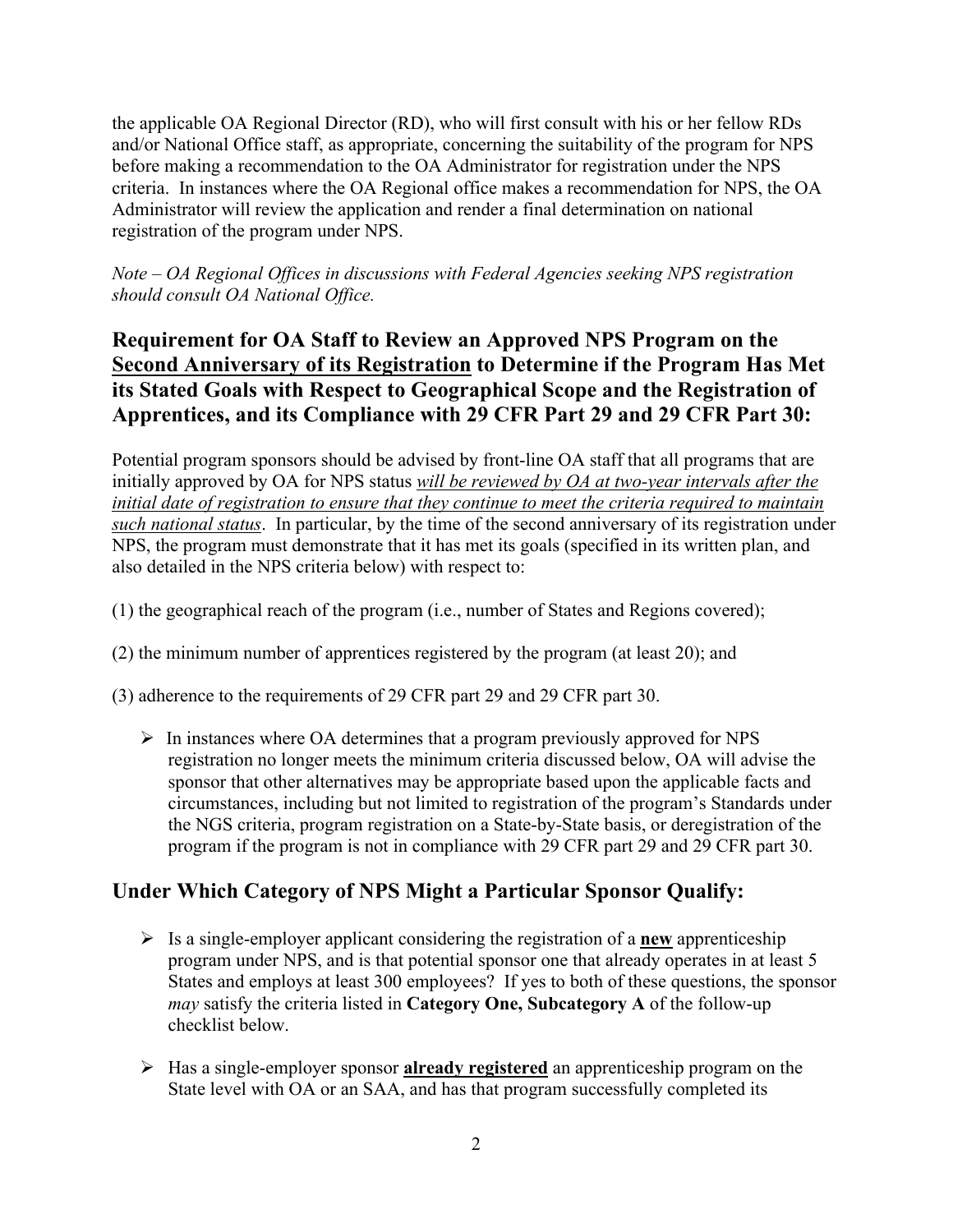probationary period? If yes to both of these questions, the sponsor *may* satisfy the criteria listed in **Category One, Subcategory B** of the follow-up checklist below.

 Has the sponsoring "group" or "multi-employer" organization established a new set of national curricula, Standards, and credentials that are suitable for adoption and utilization (without any modification) on a national basis by its local affiliates or by outside participating employers (through an employer acceptance agreement)? If yes, the sponsor *may* satisfy the criteria outlined in **Category Two** of the follow-up checklist below.

# **NPS Follow-Up Checklist**

**Please Note**: *Applicants that do not satisfy each element of the applicable NPS criteria below should be advised to consider either NGS and/or State registration of their programs*.

**Category One – Subcategory A: Single Employer Sponsor Seeking to Register a New Apprenticeship Program Through NPS** (OA will generally approve or review the registration of a program under the NPS criteria if the sponsor meets EACH of the following criteria):

- The sponsor's written plan or narrative demonstrates that the sponsor is an employer with at least 300 employees.
- \_\_\_\_\_ The sponsor's written plan or narrative demonstrates that the sponsor is either a national or multi-State employer with current business operations in at least five (5) U.S. States or an international or transnational company with current business operations in at least five countries (including the United States) – States listed below:
- \_\_\_\_\_ The sponsor's written plan demonstrates that it has an *achievable strategy* for equitable program growth that is successful in registering at least twenty (20) apprentices within two years of NPS approval by OA.

**Category One – Subcategory B: Single Employer Sponsor with an Existing State Registered Apprenticeship Program Seeking to Register on a National Basis Through NPS** (OA will generally approve or review the registration of a program under the NPS criteria if the sponsor meets EACH of the following criteria):

The employer has already registered an apprenticeship program that has successfully completed its probationary period and that currently operates in good standing in at least one U.S. State (can be either an OA or an SAA State) – State(s) listed below: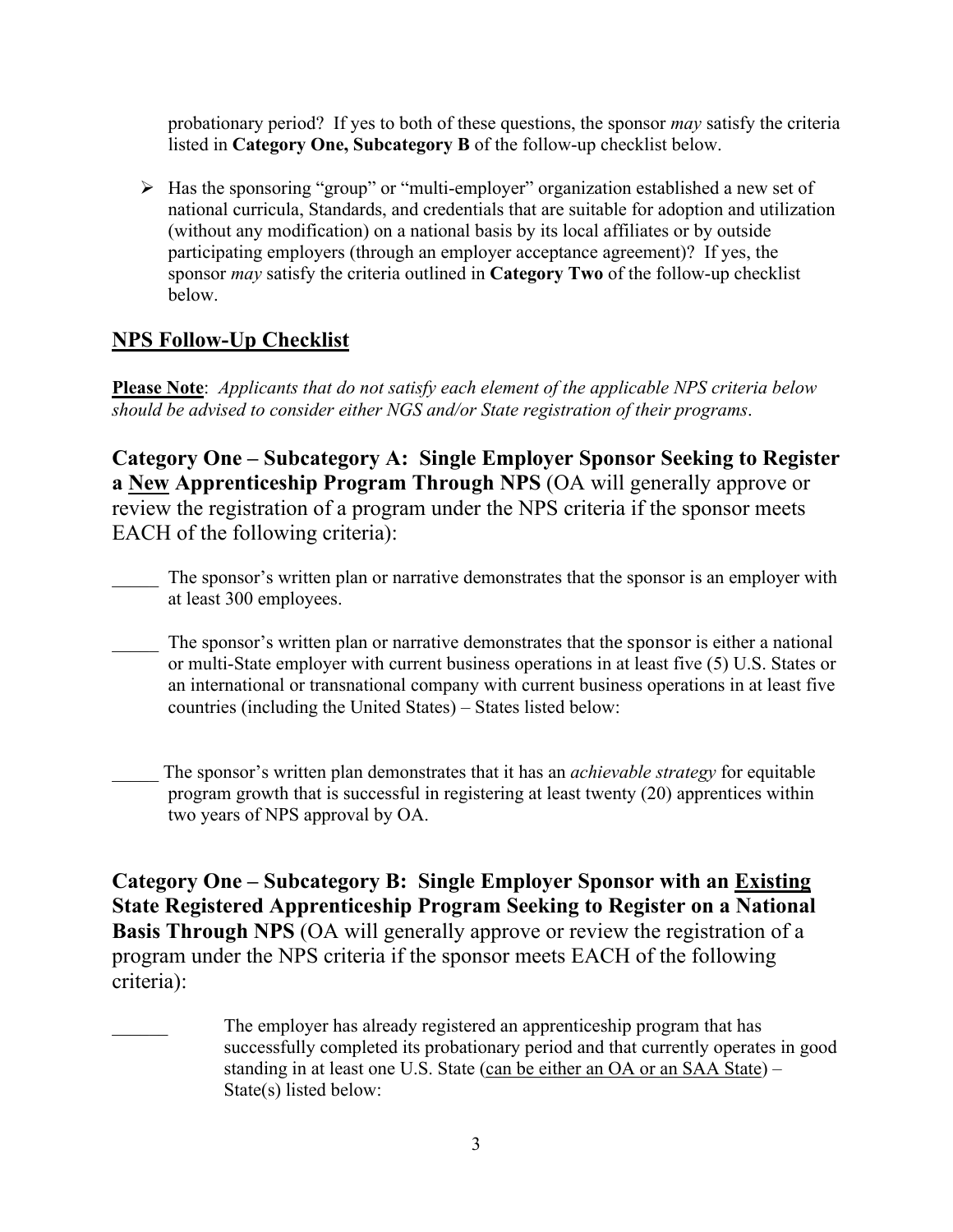The employer currently enrolls at least ten  $(10)$  apprentices in its existing Registered Apprenticeship program, and has a *written plan* that would be successful in registering at least twenty (20) apprentices within two years of NPS approval. The employer's written plan demonstrates that it has an achievable strategy for multi-state or nationwide expansion which is implemented successfully (i.e., the program operates in at least three (3) States within two years of NPS registration, and in five (5) States within three years of NPS registration) – States listed below:

# **Category Two – Criteria for a Multi-Employer, "Group" Program Sponsor**

Organizations that sponsor "group" or "sector" national programs for apprentices (such as national trade or industry groups or associations, umbrella organizations, educational institutions, or a consortium) typically establish national curricula, Standards, and credentials that are adopted and utilized by affiliated employers across the nation. The sponsoring organization is responsible for ensuring that all of the requirements of 29 CFR Part 29 and 29 CFR Part 30 are met and has already identified and obtained written commitments from participating employers. Typically, an employer that adopts a sponsoring organization's "group" national program Standards of apprenticeship will utilize the mechanism of an employer acceptance agreement (EAA).

- (OA will generally approve or review the registration of a program under the NPS criteria if the program sponsor meets EACH of the following criteria):
	- The sponsor's written plan or narrative demonstrates that it has at least three  $(3)$ employers using the sponsor's Standards (or has written commitments from at least three (3) employers to adopt the sponsor's Standards prior to program registration) – List of Adopting Employers below:
	- \_\_\_\_\_\_\_\_ The program demonstrates in its written plan that it has an *achievable strategy* for growth that is successful in registering at least twenty (20) apprentices (in the aggregate) within two years of approval by OA.
	- The program demonstrates an achievable strategy in its written plan for multi-State or nationwide expansion which is implemented successfully (i.e., the program operates in at least three (3) States and in two (2) OA regions within two years of NPS registration, and in five (5) States within three years of NPS registration) – States and OA Regions listed below: